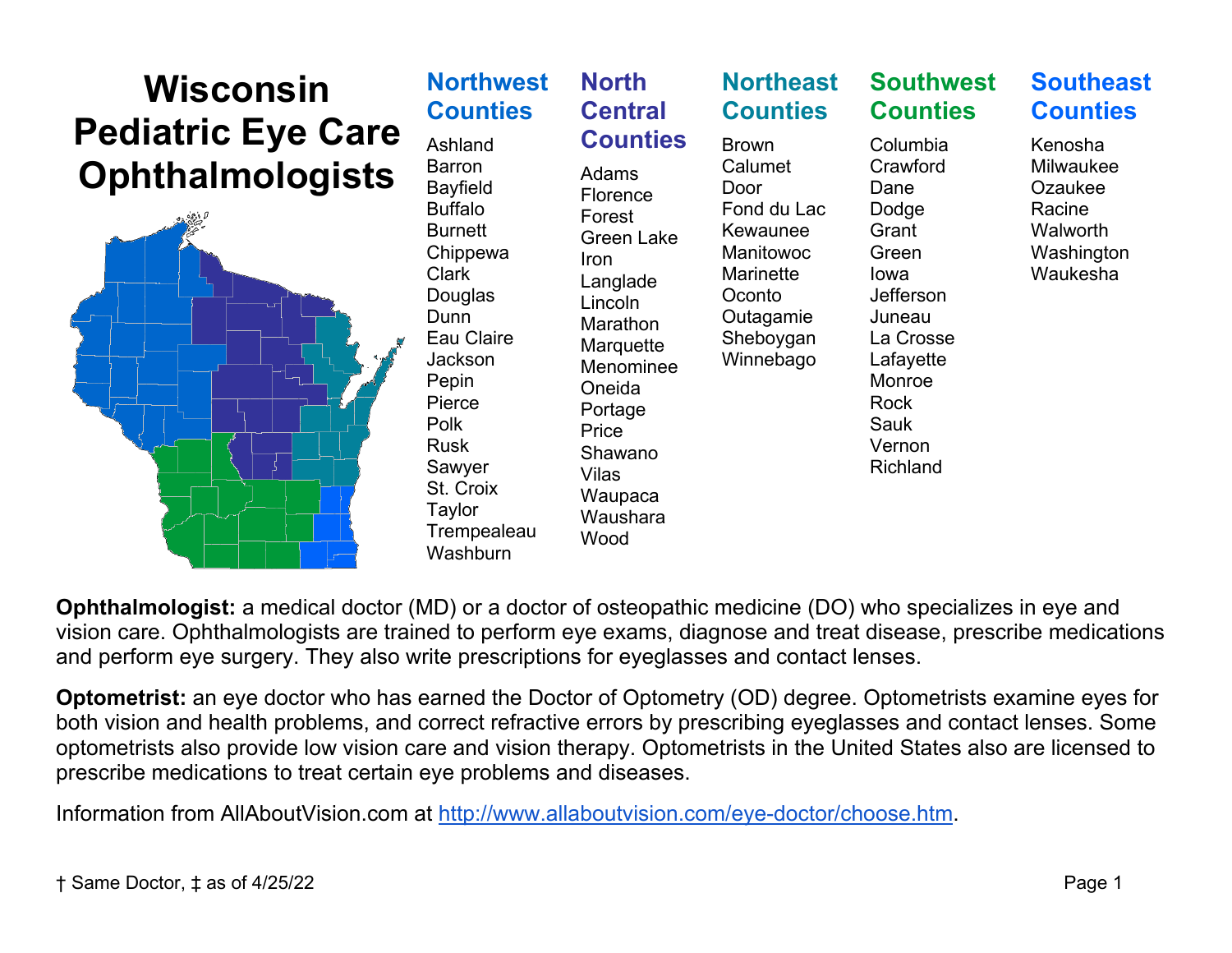## **Ophthalmologists in Northwest Region**

**Jeffrey T. Lynch, M.D.** Associated Eye Care 411 Stageline Road, Suite 271 Hudson, WI 54016 (651) 275-3000 and (800) 846-1877

#### **Terry McCanna, MD**

Chippewa Valley Eye Clinic 2525 County Highway I Chippewa Falls, WI 54729 (715) 723-9375

### **Steve Whitford, MD†**

Hillsboro Eye Clinic 845 Water Ave Hillsboro, WI 54634 (608) 489-2451

Gundersen Eye Clinic Whitehall 18606 Ervin Street Whitehall, WI 54773 (715) 538-4330

Gundersen St. Joseph's Hospital and Clinics 400 Water Ave. Hillsboro, WI 54634 (608) 489-8280

Gundersen Eye Clinic Richland Center 165 West Haseltine Street Richland Center, WI 53581 (608) 647-8995

Gundersen Eye Clinic Sparta 1111 West Wisconsin Street Sparta, WI 54656 (608) 269-6731

Hillsboro Clinic 400 Water Ave. P.O. Box 527 Hillsboro, WI 54634 (608) 489-8280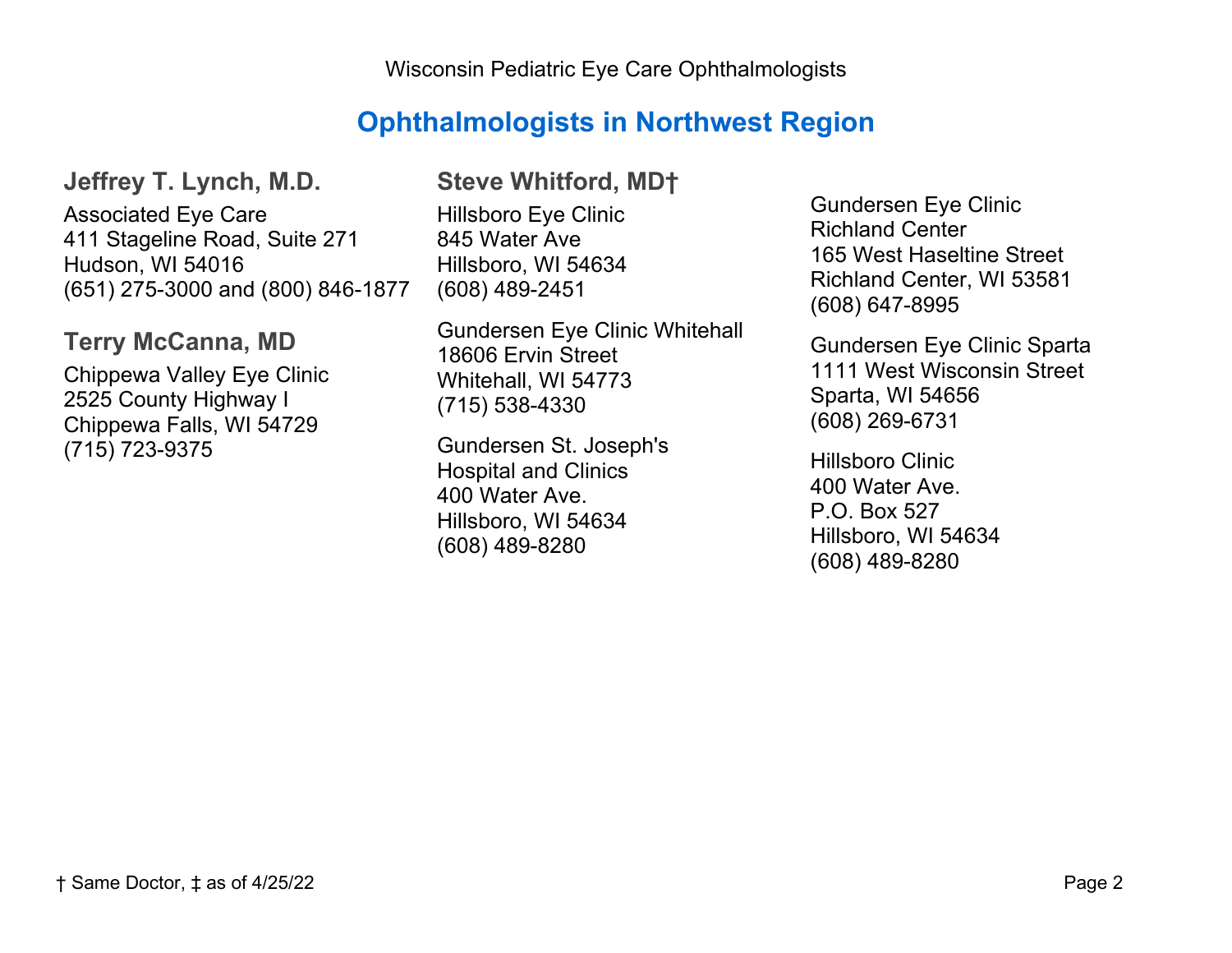# **Ophthalmologists in North Central Region**

### **Gerald Paul Clarke, MD†**

Ophthalmic Surgery of Wisconsin, Ltd 269 Memorial Dr Berlin, WI 54923 (800) 261-6830

### **Christopher M. Galang, DO**

Eye Clinic of Wisconsin 3401 Stanley St Stevens Point, WI 54481 (715) 344-6544

Eye Clinic of Wisconsin 800 N First St Wausau, WI 54403 (715) 261-8500

**Michel P. Gelinas, MD**

Redman & Gelinas Eye Care 141 B South Willow Street Eagle River, WI 54521 (715) 479-9390

Hwy 51 N and 1020 3rd Ave. Woodruff, WI 54568 (715) 356-2262 or (800) 441-0717

698 4th Ave S. Park Falls, WI 54552 (715) 762-2300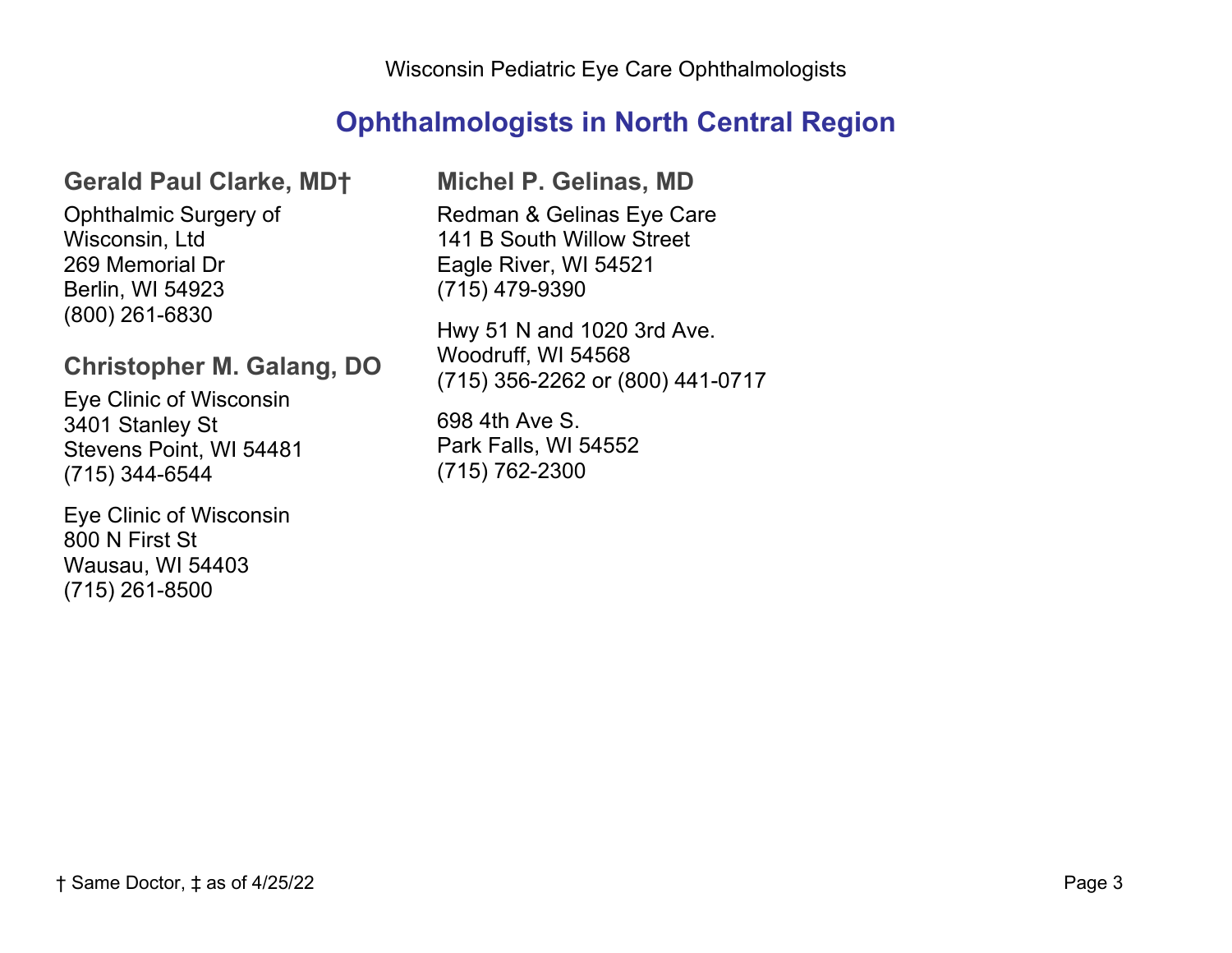# **Ophthalmologists in Northeast Region**

### **Herbert Becker, MD†**

Aurora Vision Center 2414 Kohler Memorial Dr Sheboygan, WI 53081 (920) 459-1102

Aurora Vision Center 2600 Kiley Way Plymouth, WI 53073 (920) 449-7130

**Brian E. Bozelka, MD, PhD**

BayCare Clinic Eye Specialists - Marinette 1400 University Drive, Suite 101 Marinette, WI 54143 (715) 732-4181

#### **Jason A. Brooks, MD**

Aurora Sheboygan Clinic 2414 Kohler Memorial Dr. Sheboygan, WI 53081 (920) 457-4461

Aurora Health Center 2600 Kiley Way Plymouth, WI 53073 (920) 449-7000

### **Gerald Paul Clarke, MD†**

Ophthalmic Surgery of Wisconsin, Ltd 509 S Washburn St Oshkosh, WI 54904 (920) 236-4160

#### **Richard R. Heckert, MD**

BayCare Clinic Green Bay Eye Clinic 2253 W Mason St., Suite 100 Green Bay, WI 54303 (920) 327-7000

#### **Lee M. Woodward MD**

BayCare Clinic Eye Specialists - W Mason St 2253 W Mason St Green Bay, WI, 54303 (920) 327-7000 and (877) 462-9465

BayCare Clinic Eye Specialists - Marinette 1400 University Dr, Suite 101 Marinette, WI, 54143 (715) 732-4181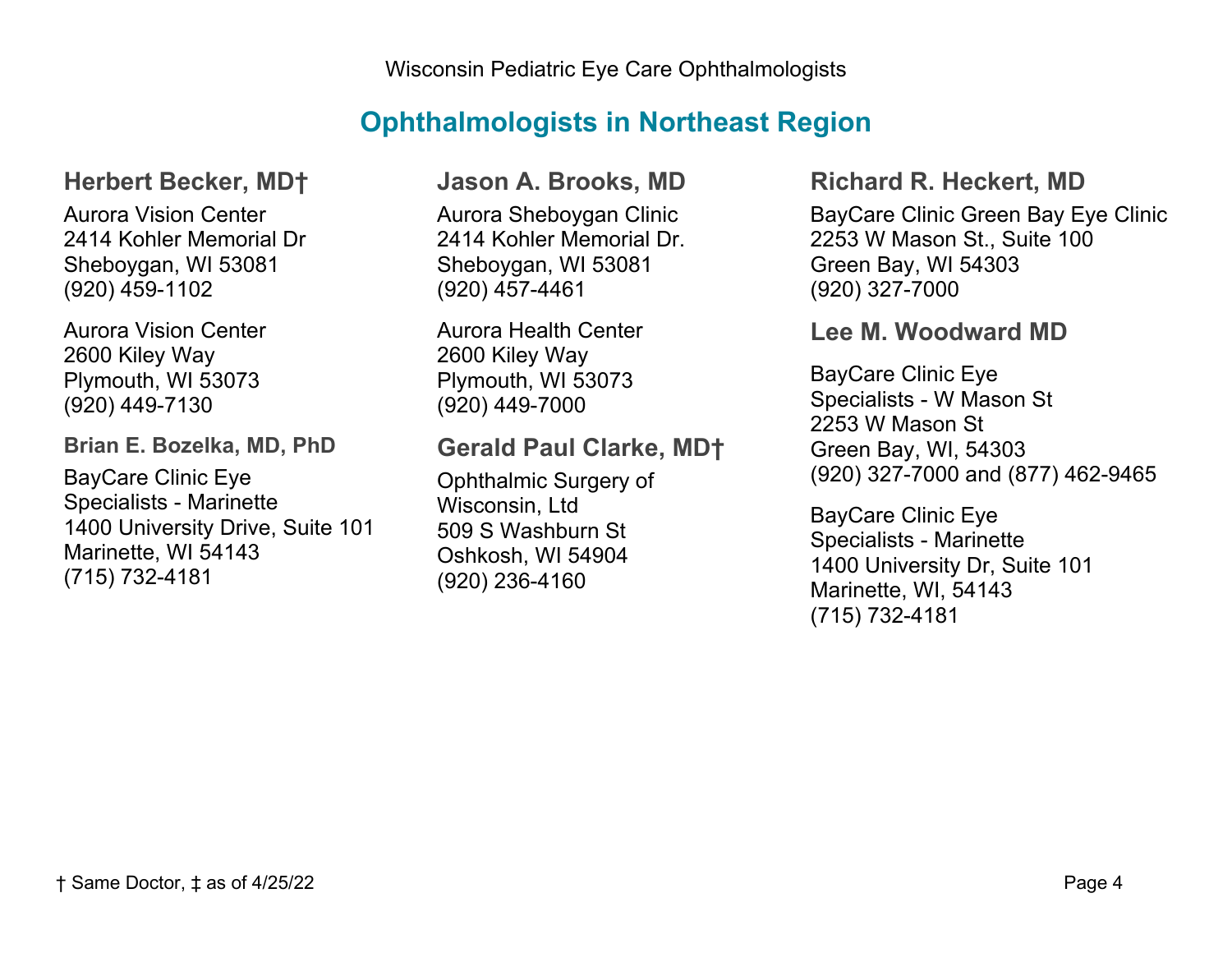## **Ophthalmologists in Southwest Region (1 of 2)**

#### **Yasmin S. Bradfield, MD**

UW Health Clinics 2880 University Ave. Madison, WI 53705 (608) 263-7171

#### **David M. Gamm, MD, PhD**

UW Health Clinics 2880 University Ave. Madison, WI 53705-3611 (608) 263-7171

#### **Sarah A. Groessl, MD**

SSM Health Dean Medical Group – Madison East 1821 S Stoughton Rd Madison, WI 53716 (608) 260-6000

**Katherine A. Hare, MD** SSM Health Davis Duehr Dean Eye Care 1025 Regent St Madison, WI 53715 (608) 282-2000

SSM Health Dean Medical Group – Janesville 3200 E Racine St Janesville, WI 53546 (608) 371-8000

Monroe Clinic 515 22nd Ave Monroe, WI 53566 (608) 324-2000

#### **Kimberley R. Lovelace, MD**

Mercy Clinic East 3524 E Milwaukee St Janesville, WI 53546 (608) 756-7110

**Neil J. Lucchese, MD**  SSM Health Davis Duehr Dean Eye Care 1025 Regent St Madison, WI 53715 (608) 282-2000

SSM Health Dean Medical Group 1626 Tuttle St, Suite 1 Baraboo, WI 53913 (608) 356-2020

#### **Alexander R. Miranda, MD**

UW Health Clinics -East 5249 E. Terrace Dr. Madison, WI 53718 (608) 265-1270

University Station Clinic 2880 University Ave. Madison, WI 53705 (608) 263-7171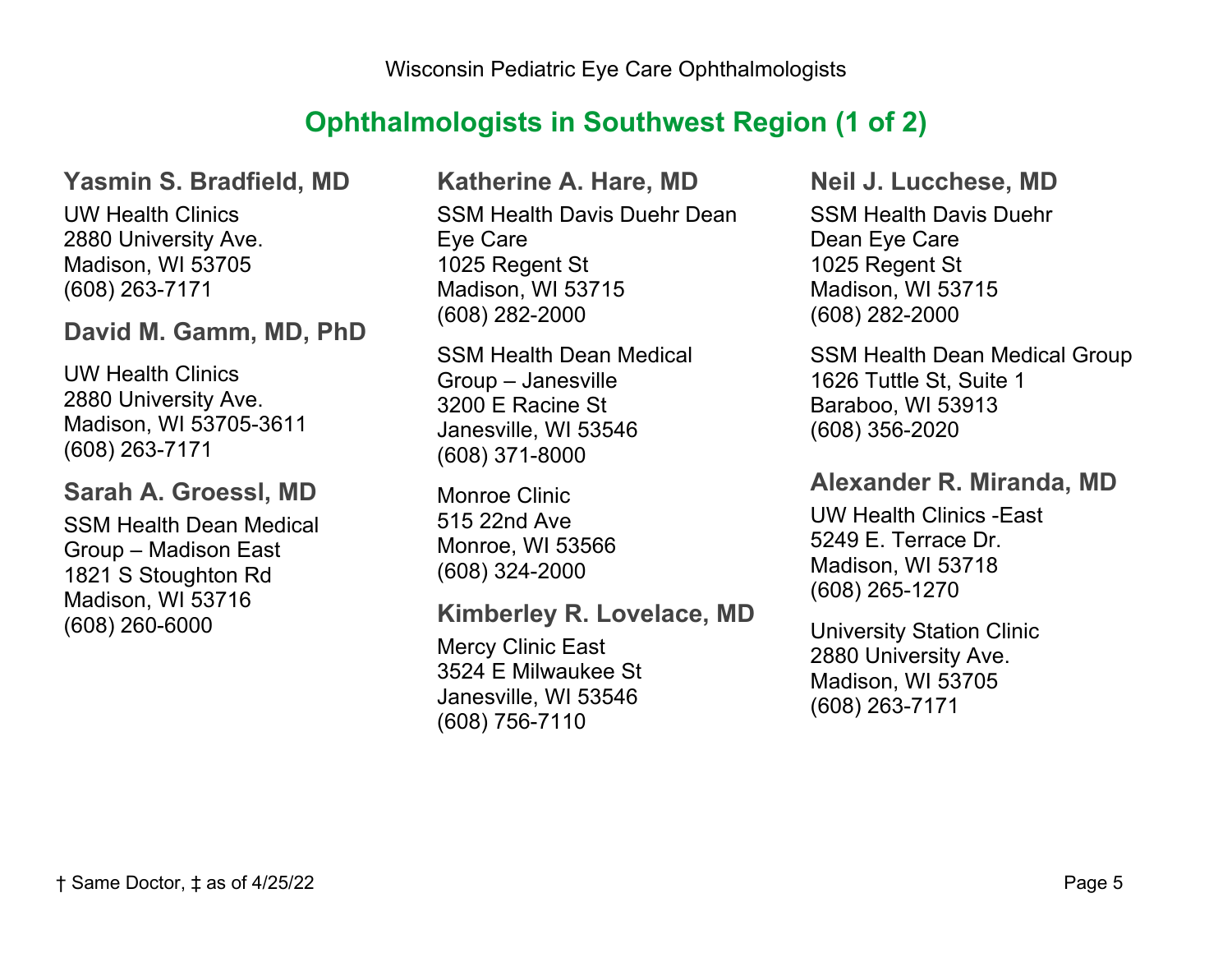## **Ophthalmologists in Southwest Region (2 of 2)**

**David L. Nash, MD**

East Building 724 Denton Street - Level 4 La Crosse, WI 54601 (608) 775-2191

### **Melanie A. Schmitt, MD**

University Station Clinic 2880 University Ave. Madison, WI 53705 (608) 263-7171

#### **Kristie Shappell, MD**

Gundersen Lutheran Medical Center East Building 724 Denton Street - Level 4 La Crosse, WI 54601 (608) 775-2191

#### **Michael C. Struck, MD**

University Station Clinic 2880 University Ave. Madison, WI 53705 (608) 263-7171

## **Steve Whitford, MD†**

Gundersen Lutheran Medical Center Gundersen Lutheran Medical Center Center for Eye Care East Building 724 Denton Street - Level 4 La Crosse, WI 54601 (608) 775-2191

> Viroqua Medical Office Building 407 South Main Street Viroqua, WI 54665 608-637-4340

Gundersen Eye Clinic Richland Center 165 West Haseltine Street, Richland Center, WI 53581 (608) 647-8995

**Holly Van Hecke, MD**

123 Hospital Dr #1002 Watertown, WI 53098 (920) 261-8225

#### **Terri L. Young, MD**

University Station Clinic 2880 University Ave. Madison, WI 53705 (608) 263-7171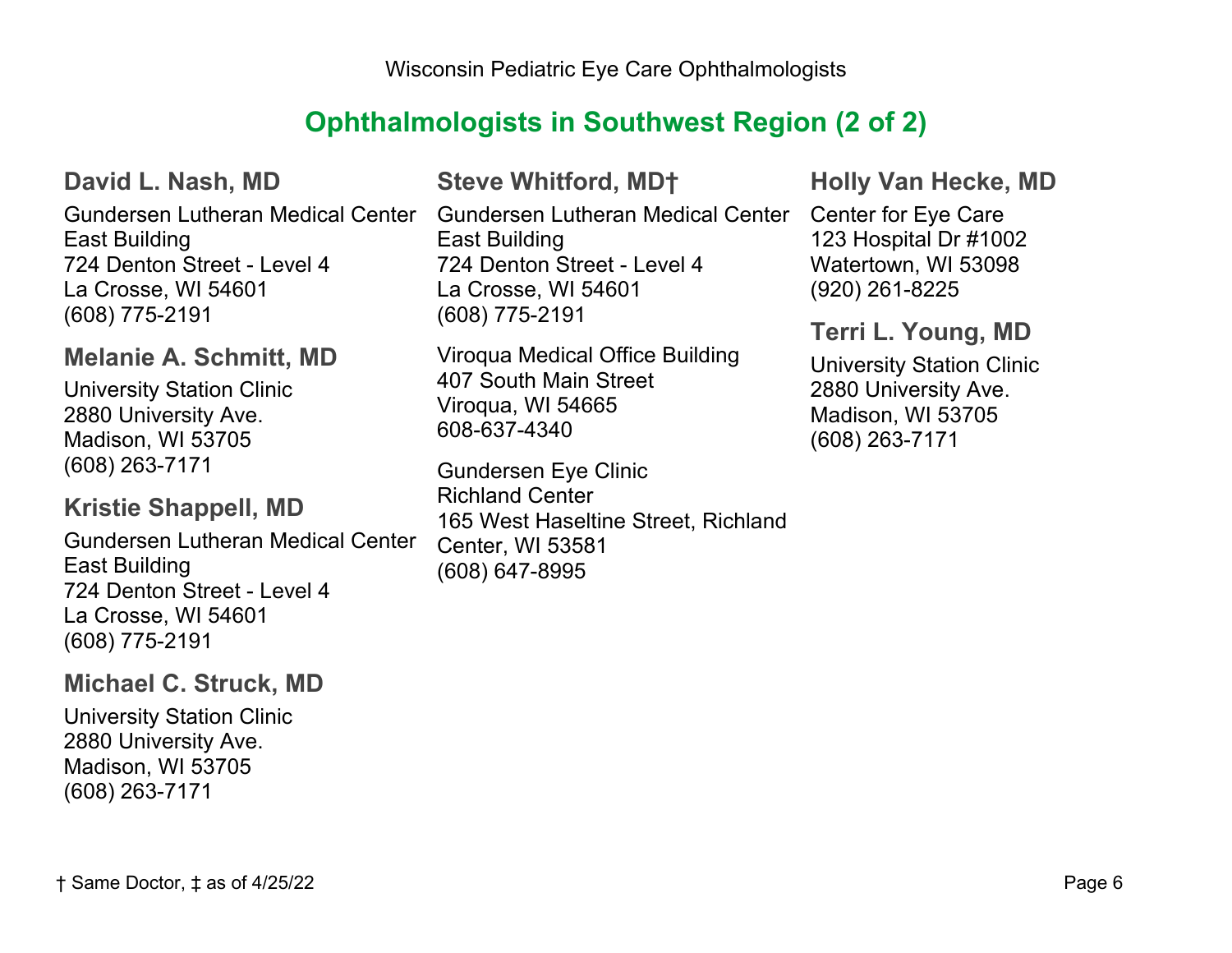## **Ophthalmologists in Southeast Region (1 of 2)**

#### **Herbert Becker, MD†**

Aurora Vision Center 3003 W Good Hope Rd Milwaukee, WI 53209 (414) 352-0404

5333 Douglas Ave Racine, WI 53402 (262) 752-2100

### **Alicia M Chacon**

Children's Hospital of Wisconsin-Milwaukee Campus 8915 W. Connell Ct. Milwaukee, WI 53226 (414) 266-2000

### **Smith Ann M Chisholm, MD**

Children's Hospital of Wisconsin-Milwaukee Campus 8915 W. Connell Ct. Milwaukee, WI 53226 (414) 266-2000

The Eye Institute 925 N 87th St Milwaukee, WI 53226-4812 (414) 955-2020

## **Deborah M. Costakos, MD**

Children's Hospital of Wisconsin-Milwaukee Campus 8915 W. Connell Ct. Milwaukee, WI 53226 (414) 266-2020

Mequon Clinic 1655 W Mequon Rd Mequon, WI 53092 (262) 241-1919

#### **Tina G. Damarjian, MD**

Children's Hospital of Wisconsin Clinics-Milwaukee 9000 West Wisconsin Avenue Milwaukee, WI 53226 (414) 266-2860

### **Mary Katherine Ellis, MD**

Aurora Health Center 36500 Aurora Dr Summit, WI 53066 (262) 434-5000

#### **Mark I. Freedman, MD**

Eye Care Specialists, SC 10150 W National Ave, Suite 100 West Allis, WI 53227 (414) 321-7520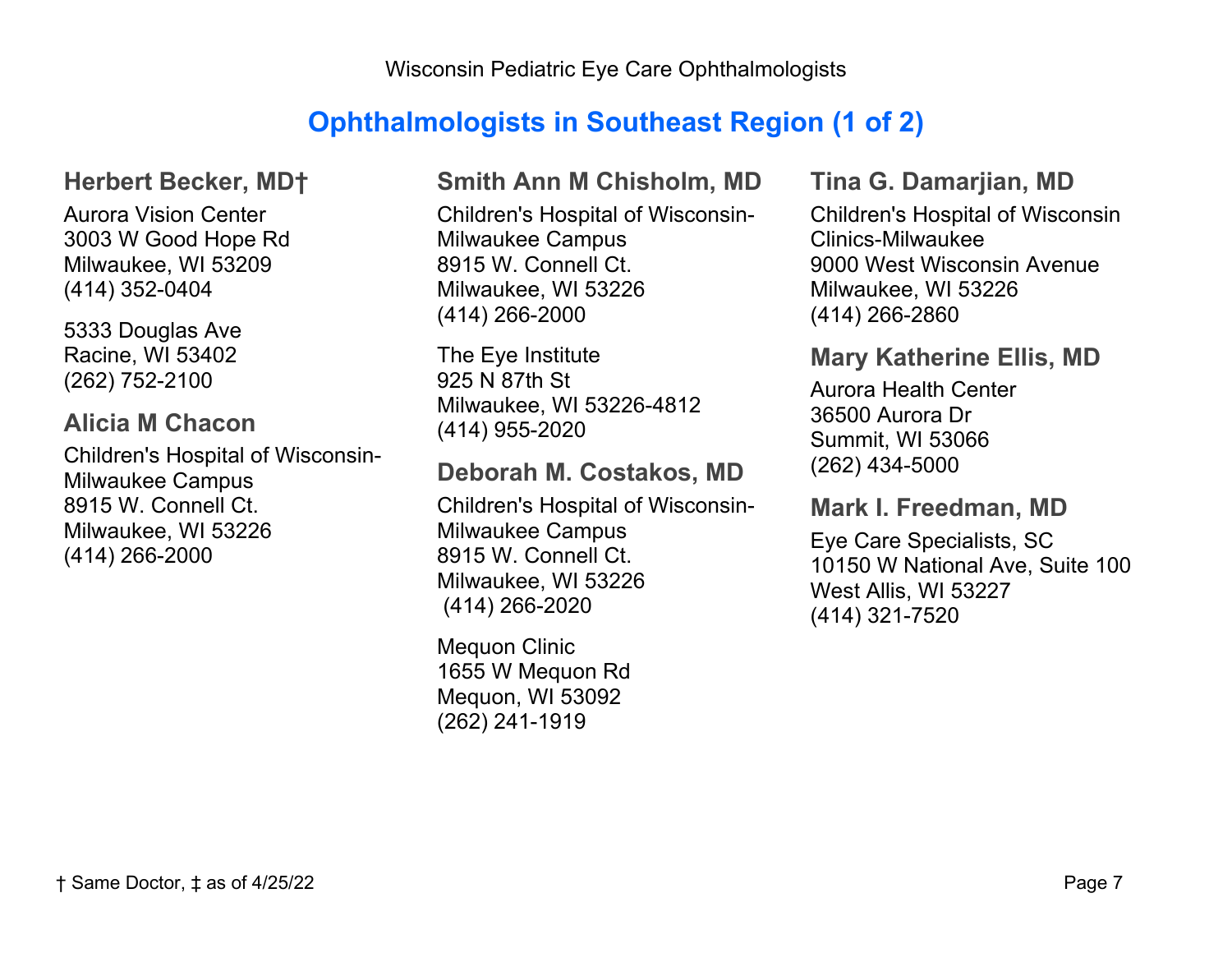Wisconsin Pediatric Eye Care Ophthalmologists

## **Ophthalmologists in Southeast Region (2 of 2)**

#### **Iris S. Kassem, MD, PhD**

Children's Hospital of Wisconsin-Milwaukee Campus 8915 W. Connell Ct. Milwaukee, WI 53226 (414) 266-2000

Children's Hospital of Wisconsin, New Berlin Clinic 4855 S Moorland Rd New Berlin, WI 53151 (262) 347-2220

**Alexander J. Khammar, MD**

Children's Hospital of Wisconsin-Milwaukee Campus 8915 W. Connell Ct. Milwaukee, WI 53226 (414) 266-2020

New Berlin Clinic 4855 S Moorland Rd New Berlin, WI 53151 (414) 607-5280

**Scott T. Moretti , MD** Aurora Health Center 1640 E Sumner St Hartford, WI 53027 (262) 670-4420

#### **Maria P. Patterson, MD**

Elmbrook Medical Arts Center 17000 W. North Avenue, Suite 102E Brookfield, WI 53005 (262) 641-8181

**Thao N. Tran, MD**

Green Bay Health Center 7201 Green Bay Rd, Suite C Kenosha, WI 53142 (262) 842-2358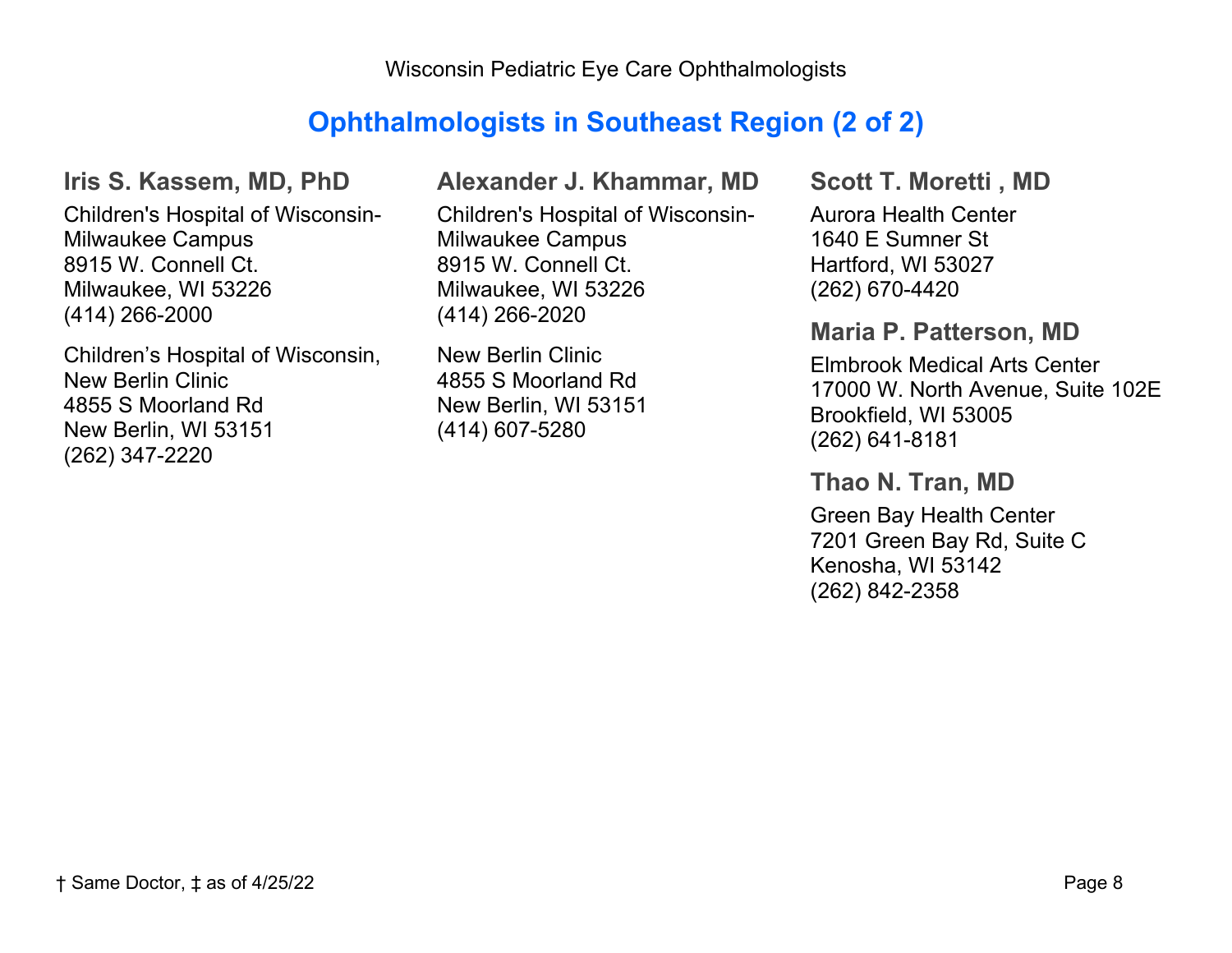Wisconsin Pediatric Eye Care Ophthalmologists

# **Optometrists in Northwest Region**

**Micki Flynn, OD** Christenson Vision Care 2215 Vine Street Suite E Hudson, WI 54016 (715) 318-1921

# **Optometrists in North Central Region**

**Kathleen Buffington, OD, FCOVD**

Primary Care and Vision Therapy 706 Highway 51 Woodruff, WI 54568 (715) 358-4060 Amanda B. Hoffmann, OD

Eye Clinic of Wisconsin 800 N 1st St Wausau, WI 54403-4754 (715) 261-8500

**Dr. Benjamin Redman, O.D.**

Redman & Gelinas Eye Care 141 B South Willow Street Eagle River, WI 54521 (715) 479-9390

Hwy 51 N and 1020 3rd Ave. Woodruff, WI 54568 (715) 356-2262 or (800) 441-0717

698 4th Ave S. Park Falls, WI 54552 (715) 762-2300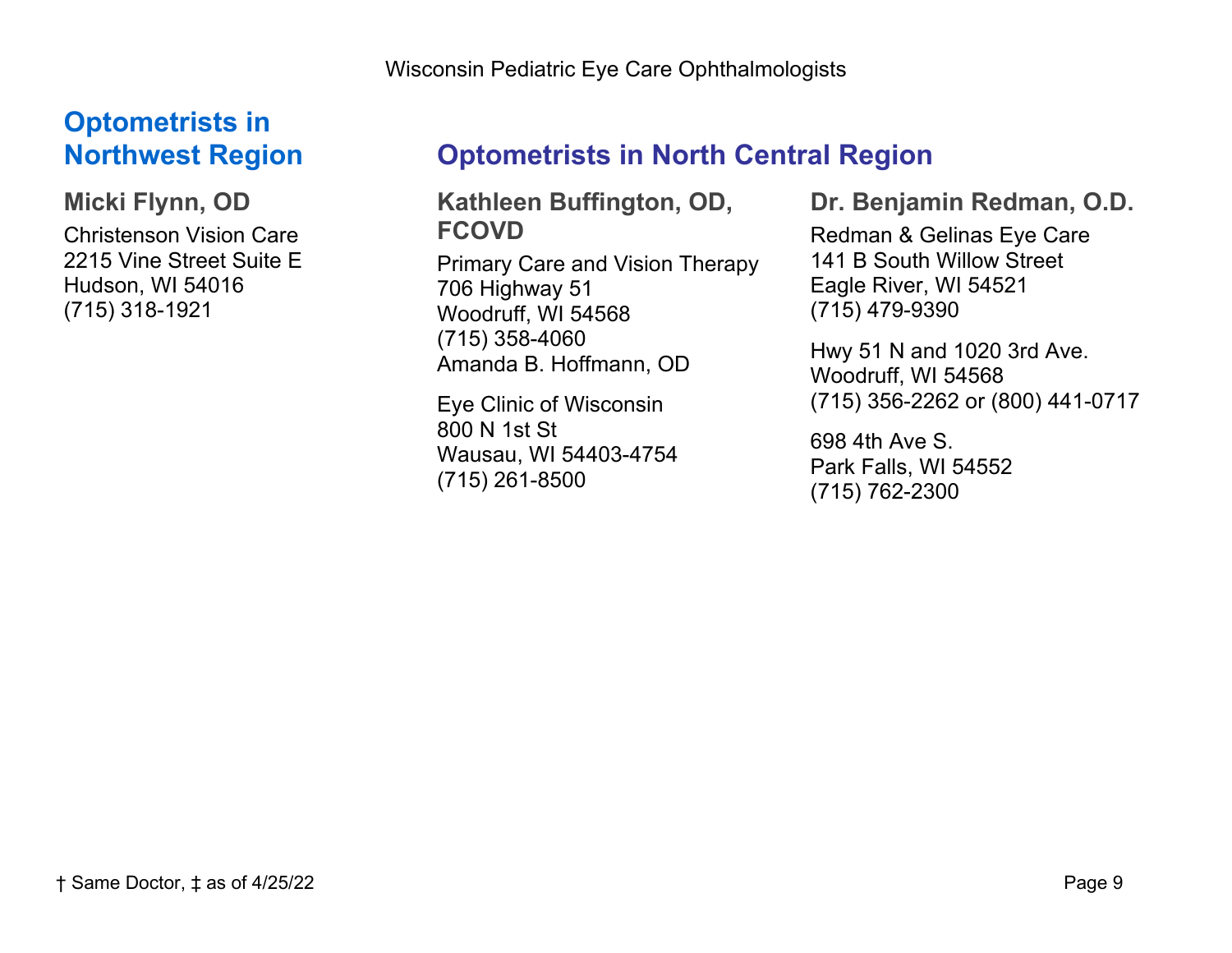## **Optometrists in Northeast Region (1 of 3)**

#### **Katie Abata, OD**

Valley Eye Associates 21 Park Place Appleton, WI 54914 (920) 739-4361

Valley Eye Associates Encircle Health 2500 E Capitol Drive, Suite 3500 Appleton, WI 54911 (920) 358-1820

### **Ryan P. Ames, OD**

InSight Eye Care 251 N. Sawyer Street Oshkosh, WI 54902 (920) 235-5530

### **John Anderson, OD**

InSight Eye Care 251 N. Sawyer Street Oshkosh, WI 54902 (920) 235-5530

### **Mallory F. Andrews, OD**

Aurora Health Center 2414 Kohler Memorial Dr Sheboygan, WI 53081 (920) 457-4461

Aurora Health Center 2600 Kiley Way Plymouth, WI 53073 (920) 449-7000

## **Elizabeth Congdon, OD**

Aurora BayCare Health Center 2253 W Mason St Green Bay, WI 54303 (920) 327-7000

BayCare Clinic Eye Specialists 323 E Highland Dr #8 Oconto Falls, WI 54154 (920) 846-2845

#### **Linda Dejmek, OD, FCOVD**

A B See Vision Therapy Centers, S.C. 1466 Kenwood Dr. Menasha, WI, 54952 (920) 722-2020

Appleton Eye Clinic, LLC 509 Chain Drive Appleton, WI, 54915 (920) 733-3629

## **Jessica Entringer, OD**

Prevea Manitowoc Health Center 4810 Expo Drive Manitowoc, WI 54220 (920) 717-0805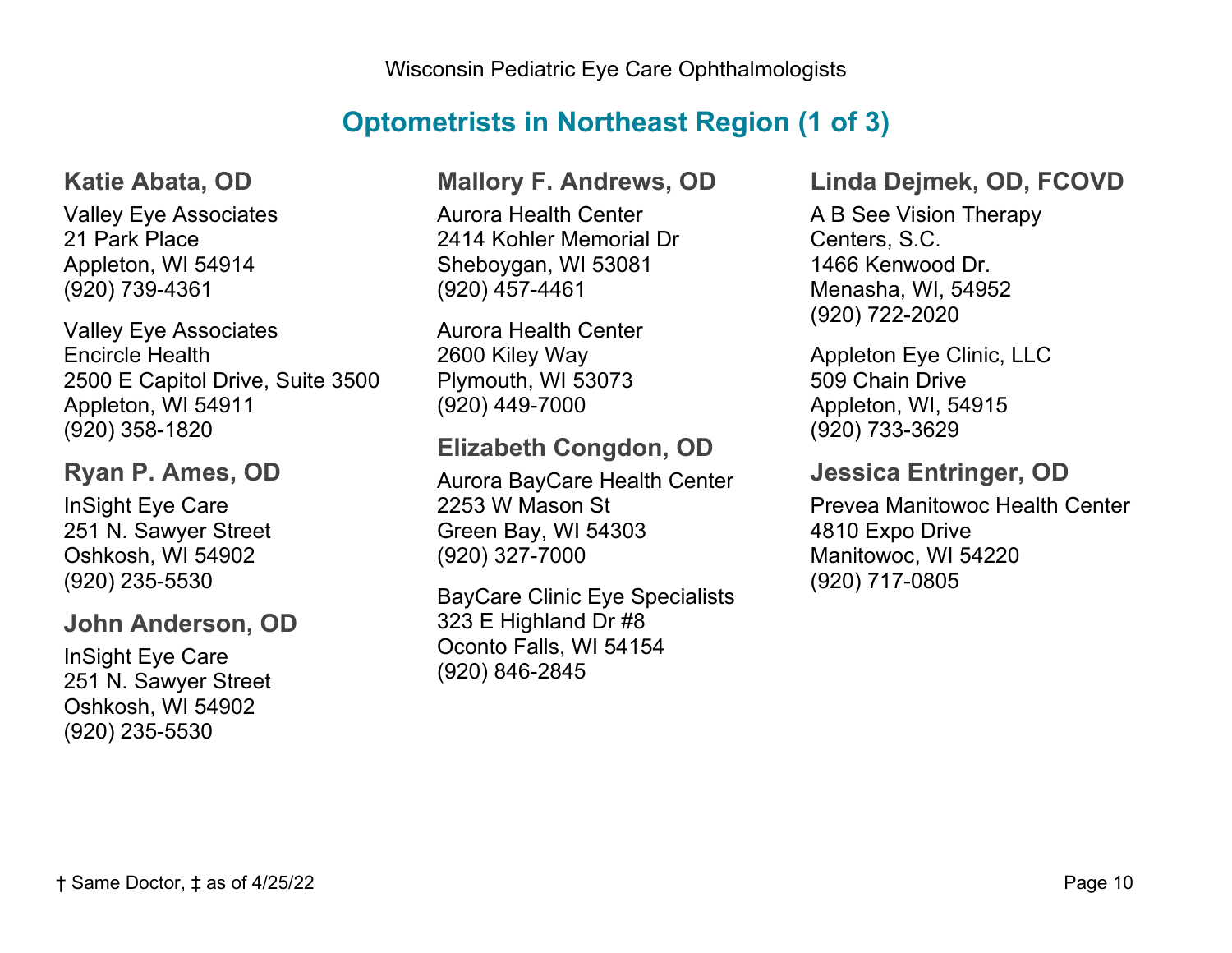## **Optometrists in Northeast Region (2 of 3)**

**Gene Flink, OD**

Prevea East De Pere Health Center 3860 Monroe Road De Pere, WI 54115 (920) 272-1660

Prevea Pulaski Health Center 940 S. St. Augustine St. Pulaski, WI 54162 (920) 272-1250

### **Tanya Gorder, OD**

Prevea Allouez Health Center 1821 S. Webster Ave. Green Bay, WI 54301 (920) 272-1250

### **Desiree Herron, OD†**

Watertown Vision 1640 South Church Street Watertown, WI 53094 (920) 390-2971

## **Jessica Hilbert, OD**

Prevea Holmgren Way Health **Center** 2461 Holmgren Way Green Bay, WI 54304 (920) 405-1457

Prevea Oconto Falls Health Center - Medical Services Building 853 S. Main St. Oconto Falls, WI 54154 (920) 405-1457

Prevea Pulaski Health Center 940 S. St. Augustine St. Pulaski, WI 54162 (920) 272-1250

### **Ross Jensen, OD**

Valley Eye Associates - West 21 Park Place Appleton, Wisconsin 54914 http://valleyeye.com (920) 739-4361

### **Jessica Kulick, OD**

Family Focus Eye Care 355 North Peters Avenue Fond du Lac, WI 54935 (920) 922-7121

### **Melissa Metzger-Romatz, OD**

Valley Eye Associates 21 Park Place Appleton, WI 54914 (920) 739-4361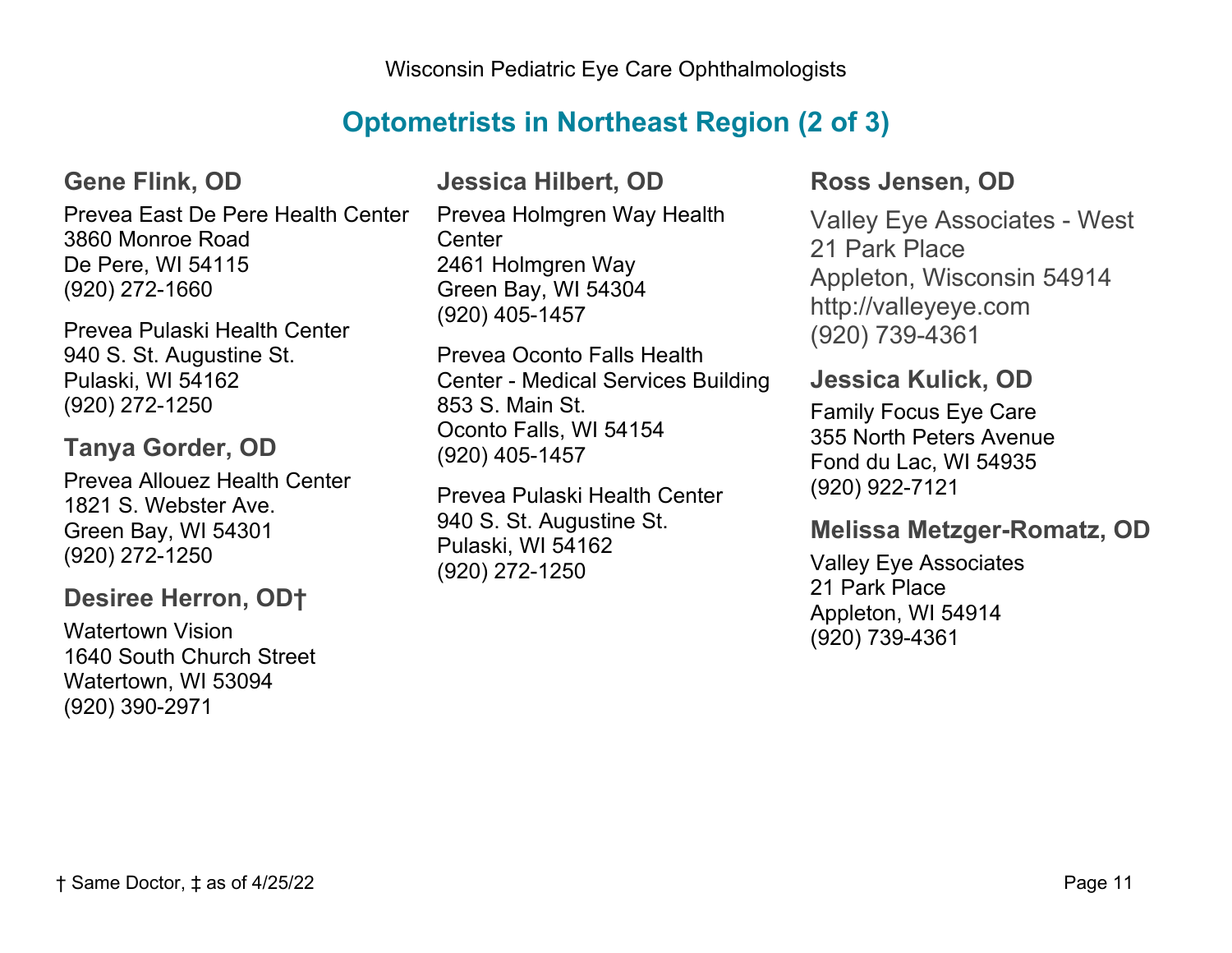## **Optometrists in Northeast Region (3 of 3)**

### **Angela Rodriguez, OD**

Valley Eye Associates Encircle Health 2500 E. Capitol Drive, Suite 3500 Appleton, WI 54911 (920) 358-1820

### **Amanda E. Jolly (Schuster), O.D.**

Tower Clock Eye Center 1087 West Mason Street Green Bay, WI 54303 (920) 499-3102

### **Kristie Thieme, OD**

Kisiolek Eye Center 300 Audubon Road Howards Grove, WI 53083 (920) 565-3991

## **Ashley Torreano, OD**

Kimberly Eye Clinic, Inc. 919 W. Kennedy Ave., Suite A Kimberly, WI 54136 (920) 733-0919

#### **Jacob T. Wittman, OD**

Jorgensen, Schulz & Associates 1225 W Northland Avenue Appleton, WI 54914 (920) 731-2020

### **Randall Zieth, OD**

VisionCare Associates 113 Watson St. Ripon, WI 54971 (920) 748-2676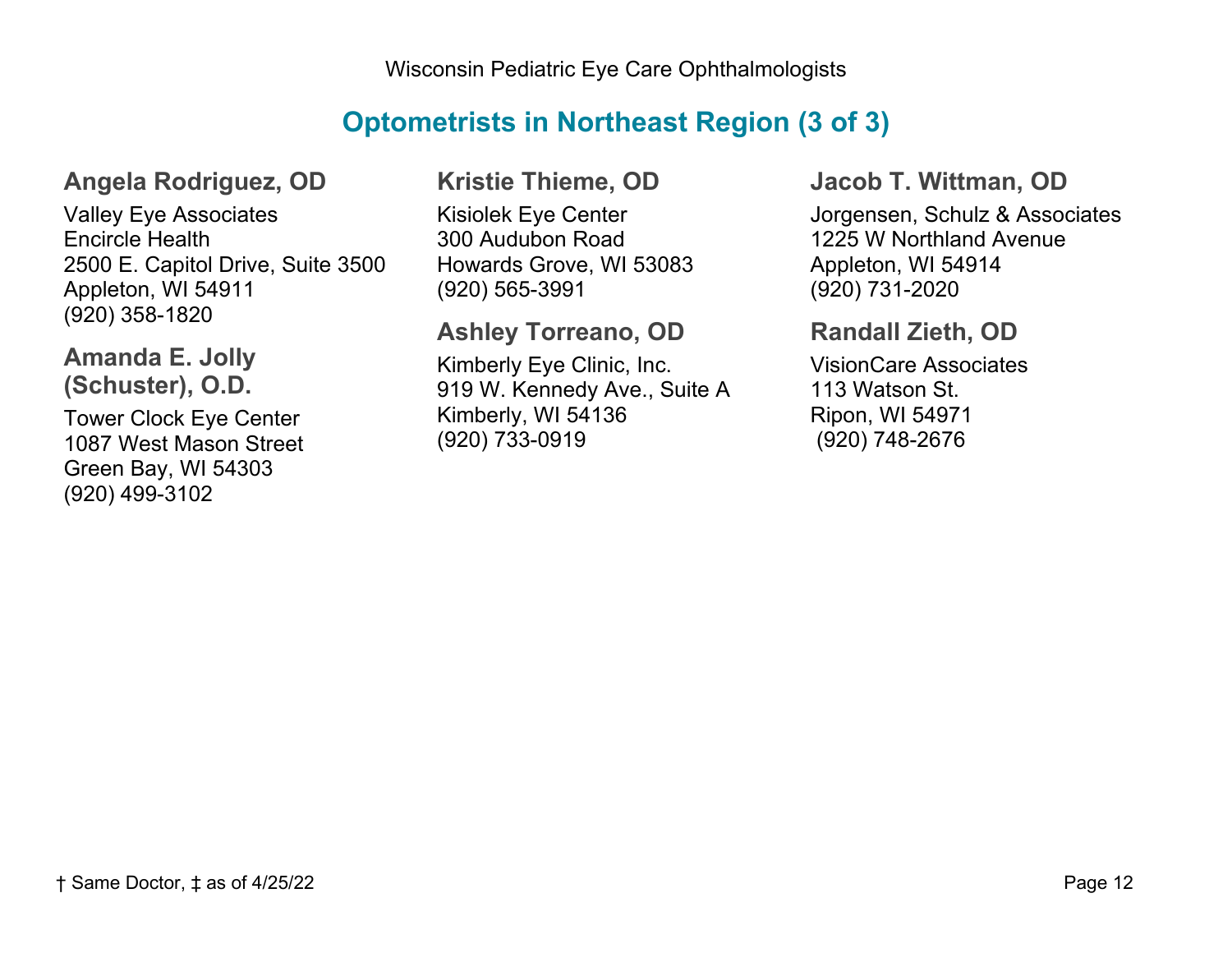# **Optometrists in Southwest Region**

### **John Bonsett-Veal, OD**

Bonsett-Veal Vision Source 425 West Washington Ave. Suite 100 Madison, WI 53703 (608) 256-4750

### **Adam D. Burns, OD**

Group Health Cooperative 3051 Cahill Main Fitchburg, WI 53711 (608) 251-4156

### **Andrew Lindell, OD**

Stoughton Eye Care & Eyewear 2300 US HWY 51 and 138, STE E Stoughton, WI 53589 (608) 205-6810

#### **Andrew W. Nahas, OD**

Viroqua Vision 407 South Main Street Viroqua, WI 54665 (608) 637-8281

### **Shelly Skjolaas, OD**

Stoughton Eye Care & Eyewear 2300 US HWY 51 and 138, STE E Stoughton, WI 53589 (608) 205-6810

## **Tessa Sokol, OD**

Sokol Advanced EyeCare 113 West Towne Mall Madison, Wisconsin 53719 (608) 829-2040 (Ext. 1)

#### **Brian Steinhauer, OD**

Steinhauer Family Eye Clinic 2639 University Ave Madison, WI 53705 (608) 255-6407

### **Ann M. Wonderling, OD, FCOVD**

Family Vision Center 3424 Mormon Coulee Road La Crosse, WI 54601 (608) 788-4300

Family Vision Center 1825 N. Superior Avenue Tomah, WI 54660 (608) 372-4664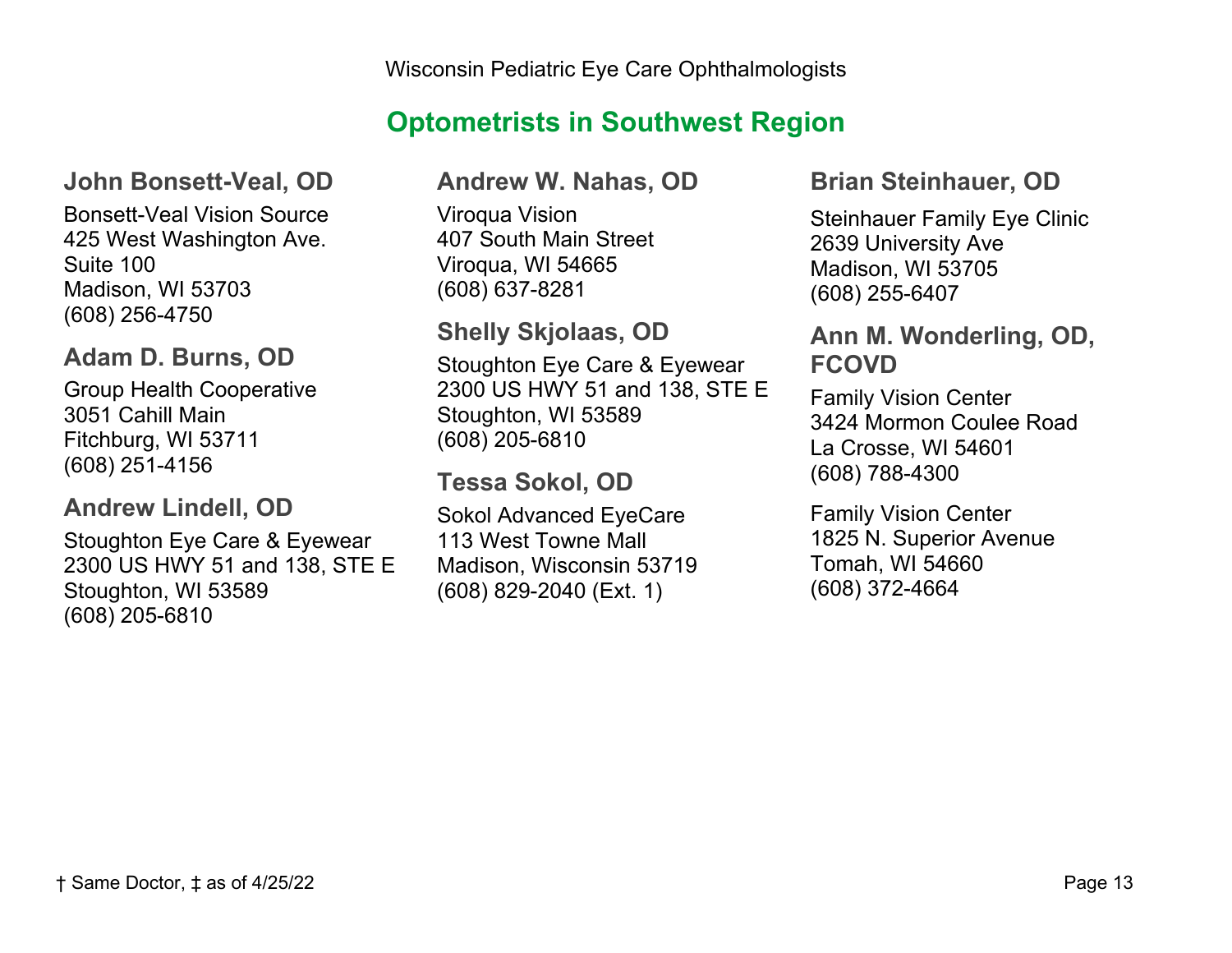## **Optometrists in Southeast Region (1 of 2)**

#### **Michael J Bardenwerper, OD**

Advanced Focus Eyecare 1116 N Main Street West Bend, WI 53090 (262) 208-5806

#### **Dale Buettner, OD**

Eye Physician Associates 2801 W K K River Pkwy, Suite 170 Milwaukee, WI 53215 (414) 385-8725

Eye Physician Associates 1249 W Liebau Road, Suite 102 Mequon, WI 53092 (262) 243-3001

Eye Physician Associates 2000 East Layton Ave, Suite 110 St Francis, WI 53235 (414) 481 8828

Eye Physician Associates, SC 8375 S Howell Ave, Suite 204 Oak Creek, WI 53154 414-385-8725

**Christian J. Camus, OD**

Aurora Medical Center Summit-Medical Office Building 36500 Aurora Dr Summit, WI 53066 (262) 434-5000

Aurora Health Center 600 Walnut Ridge Dr Hartland, WI 53029 (262) 369-7040

### **Alicia M Chacon, OD**

Children's Hospital of Wisconsin Clinics Building 8920 W. Connell Ct. Milwaukee, WI 53226 (414) 607-5280

Children's Hospital of Wisconsin - Mequon Clinic 1655 W. Mequon Rd Mequon, WI 53092 (414) 607-5280

#### **Desiree Herron, OD†**

Oconomowoc Vision Clinic 1674 Old School House Road Oconomowoc, WI 53066 (262) 567-2295

Pewaukee Vision 2315 Silvernail Rd Pewaukee, WI 53072 (262) 521-9383

### **Scott F. Kenitz, OD**

Aurora Health Center 1640 E Sumner St Hartford, WI 53027 (262) 670-4000

### **Laura Lang, OD**

Lang Family Eye Care 15855 W National Avenue Suite 101 New Berlin, WI 53151 (262) 923 7073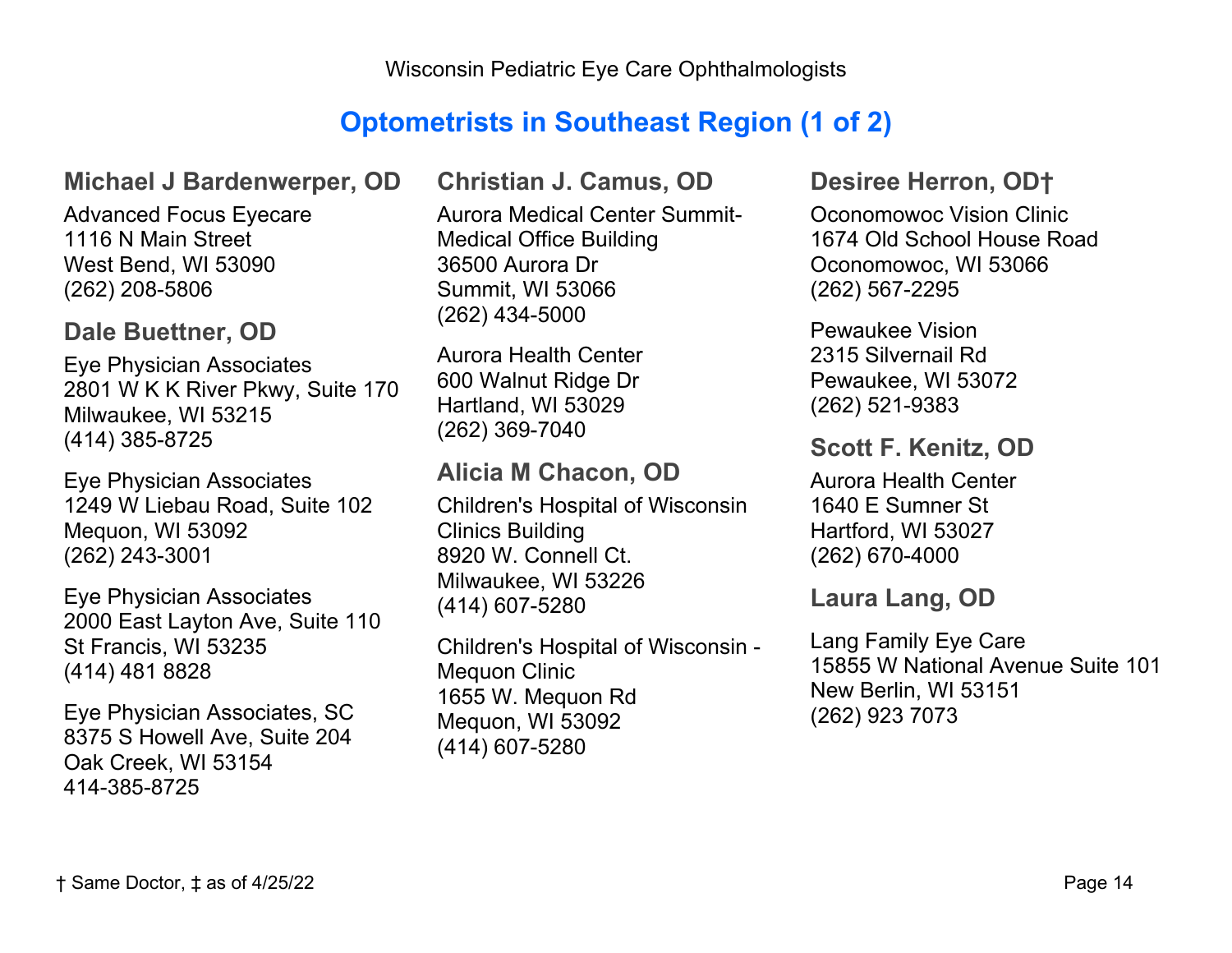## **Optometrists in Southeast Region (2 of 2)**

#### **Ryan Lang, OD**

Lang Family Eye Care 15855 W National Avenue Suite 101 New Berlin, WI 53151 (262) 923 7073

### **Megan Lind, OD**

Eye Care Vision Center of Wauwatosa 6412 W North Ave Wauwatosa, WI, 53213 (414) 774-2020

### **Roxanne Phelps, OD**

Aurora Health Center N84W16889 Menomonee Ave Menomonee Falls, WI 53051 (262) 251-7500

#### **Randy J. Prestash, OD**

Summit Eye Clinic 608 E Summit Avenue Oconomowoc, WI 53066 (262) 567-6565

#### **Dean Rosenberg, OD**

Racine Optical Co. Family Vision Care, Inc. 217 6th St Racine, WI 53403 (262) 634-4430

## **Kyle Ross, OD, FAAO**

N54W6135 Mill St, Suite 700 Cedarburg, WI 53012 (262) 421-4412

### **Tracey J. Strombeck, OD**

Children's Hospital of Wisconsin-Milwaukee Campus 8915 W. Connell Ct Milwaukee, WI 53226 (414) 266-2020

Mequon Clinic 1655 W Mequon Rd Mequon, WI 53092 (414) 607-5280

#### **John F. Weaver, OD†**

Aurora Vision Center 205 Valley Ave West Bend, WI 53095 (262) 338-1123

#### **Jamie L. Weiser, OD**

Children's Hospital of Wisconsin - New Berlin Clinic 4855 S. Moorland Road New Berlin, WI 53151 (414) 607-5280

Children's Hospital of Wisconsin-Milwaukee Campus 8915 W. Connell Ct. Milwaukee, WI 53226 (414) 266-2000